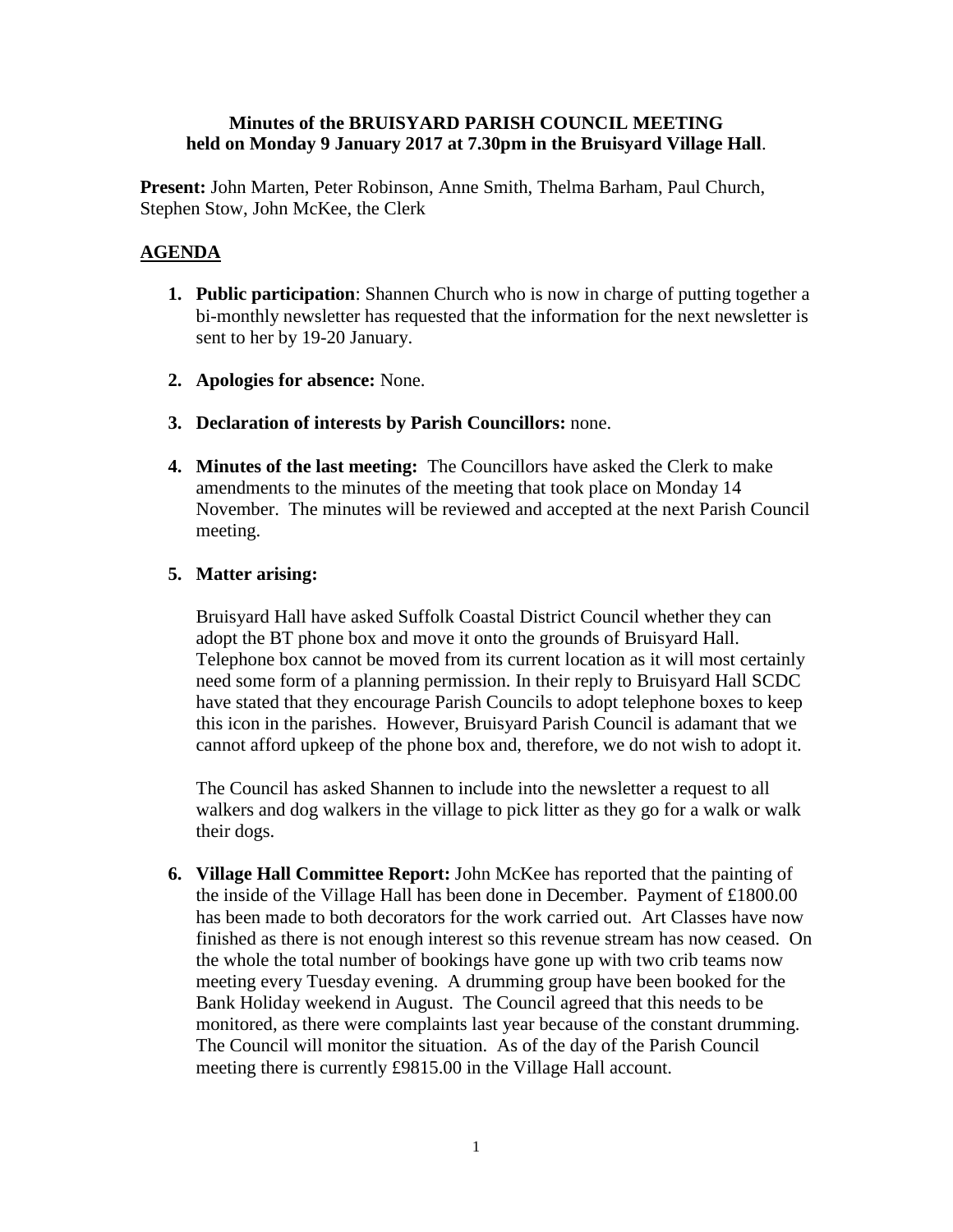# **7. Financial Matters:**

Anne Smith proposed that financial transactions a) to p) were all in order and John McKee seconded this proposal.

- a) Payment to BDO for annual external audit of £156.00 made on  $14/11/16$
- b) Payment to SCDC for the use of land on Rendham Road of £47.13 made on 14/11/16
- c) Payment to Geoff Rogers for hedge cutting of £112.00 made on 11/12/16
- d) Payment to Kindlewood for grass cutting of £168.00 made on 14/12/16
- e) Payment to Post Office Ltd. For NI contributions of £50.00 made on 09/01/17
- f) Payment to the Parish Clerk for wages of £200.00 made on 09/01/17
- g) Payment to Scottish Power for utility services of £41.00 made on 15/10/16
- h) Payment to B T McKee for cleaning £60.00 made on 25/10/16
- i) Payment to Essex & Suffolk Water for utility services of £41.28 made on 08/11/16
- j) Payment to Scottish Power for utility services of £41.00 made on 15/11/16
- k) Payment to M Wilson (Decorator) for painting the Village Hall of £1200.00 made on 05/12/16
- l) Payment to N Minter (Decorator) for painting the Village Hall £600.00 made on 05/12/16
- m) Payment to A Smith for £36.20 made on 03/12/16
- n) Payment to S Roberts for £207.48 made on 03/12/16
- o) Payment to Kindlewood for £150.00 made on 03/12/16
- p) Payment to Scottish Power for utility services of £41.00 made on 15/12/16
- q) At the last statement the Parish Council current account held £2471.36, the deposit account held £482.88 and the Village Hall account held £9801.33
- r) The Parish Council has discussed the precept for the forthcoming financial year and agreed to ask for a yearly increase of £100.00 making the precept for 2017-2018 financial year £2600.00. This is to cover the anticipated increase in the cost of grass cutting due to the necessity to have extra work carried out in the Village Hall Park.
- s) The Clerk has reported that although we have come over budget on some items such as RoSPA inspection fee and Parish Council insurance from CAS we are under budget overall as we budgeted for the CAS subscription fee and it is now free, we have also budgeted for contingencies but have not had any unexpected expenses as yet.
- **8. BT Payphone:** Bruisyard Hall proposed that they adopt the telephone box and relocate onto the grounds of the Bruisyard Hall. However, the SCDC have emailed to say that this cannot be done as this most likely will require a planning permission and urged the Council to adopt the phone box and keep it in the village. The Council unanimously agreed that the cost of the upkeep of the telephone box will be prohibitive and we are not prepared to bear the costs.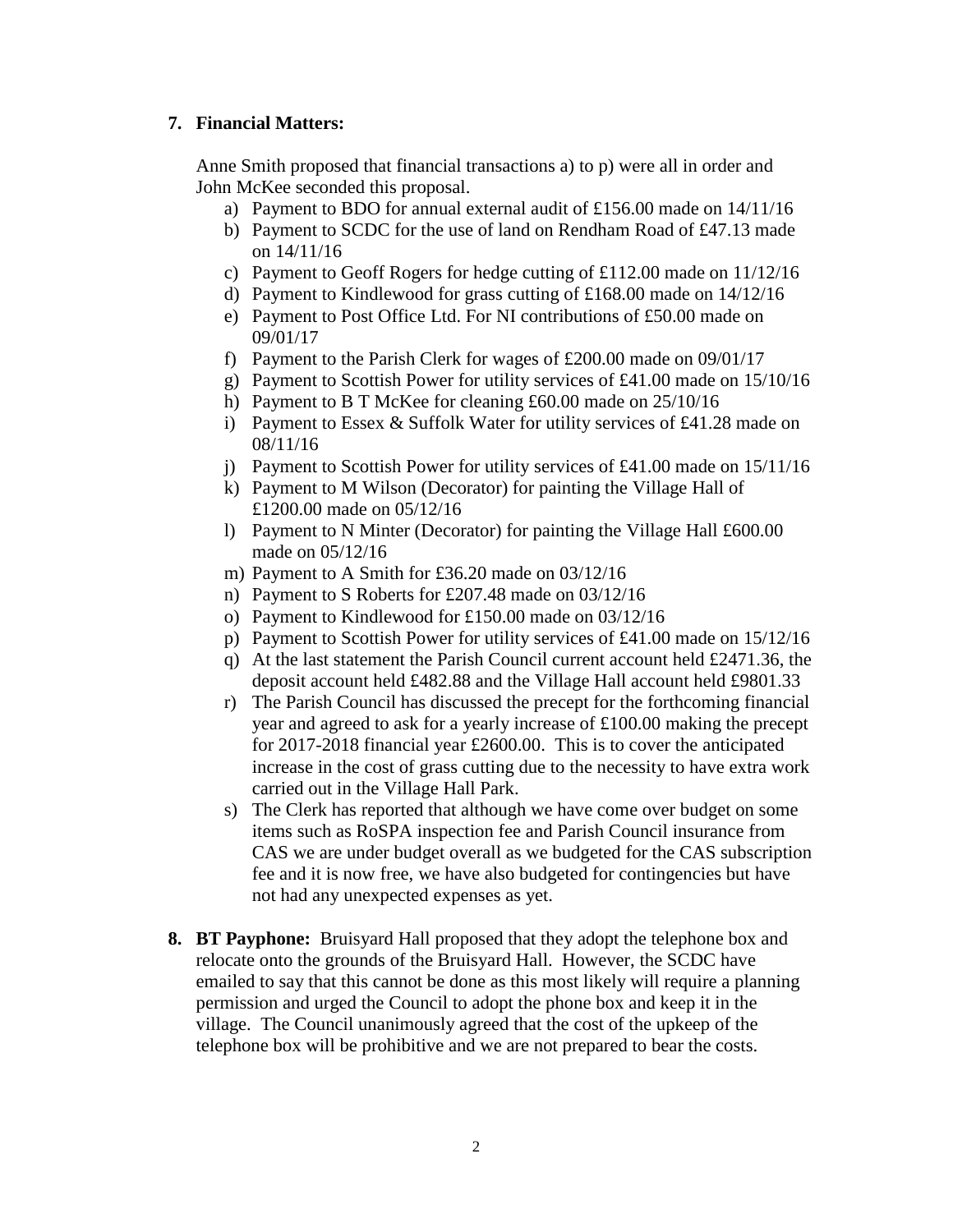**9. Defibrillator**: The Clerk, on behalf of the Parish Council, has applied for funding from British Heart Foundation for defibrillator. Under the conditions of funding only two types of defibrillators and storage cabinets are available. They must be unlocked and easily accessible. The British Heart Foundation has approved the application and a number of parcels with all the necessary equipment will be delivered to the Parish Clerk's address in the next month or so. One of the conditions of funding is that we need to hold regular training sessions for at least 10 people at a time. The Council agreed that this will not be an issue as Bruisyard Hall would also like to get involved and train their staff. Plus Sweffling and Rendham villages would like to get involved with the training as well.

#### **10. Date of the next meeting:** Monday 13 March 2017

#### **11. Any other business:**

John McKee reported that corner of the Bruisyard Road and Low Road floods regularly, there is a drain that needs to be cleaned. Anne Smith has confirmed that she reported this to Suffolk Country Council through highwaysreporting.suffolk.gov.uk and the reply email said that the issue would be dealt within the next 14 weeks. Peter Robinson believes it has already been done. If anyone else wants to report anything to do with the roads, drains, hedges that are the responsibility of the County Council should report it through the above website.

The ditch by the bridge on Low Road, Swefling by Yew Tree Farm also needs to be cleared up as it is prone to regular flooding.

John McKee reported that someone from SCDC visited the old swings down at Rendham Road and said they will be taking them down. Anne Smith believes the council have to give us 3 months' notice prior to taking them down.

Peter Robinson reported that the cost of printing 60 copies of the newsletter will be £22.00+Vat. Parish Council and Bruisyard Social Amenities Committee will each cover 50% of the cost. Parish Council will pay the full amount and BSAC will reimburse the Parish Council £11.00+Vat.

We need to ask Andy Smith for a quote to do a bench in memory of John Barnham. The budget for this work is £800.00.

Road signs around the village are in quite bad condition, moldy and partially obscured by the overgrown hedges. The SCDC will not send anyone to do it so it is up to the Parish Council to do. We just need someone from the village/Parish Council do it with sugar soap and water. Anne Smith also reported that she will clean the Village Sign once it gets warmer.

Kindlewood, who have been doing the grass cutting, have approached John Marten to enquire whether Parish Council would like them to carry on with grass cutting in